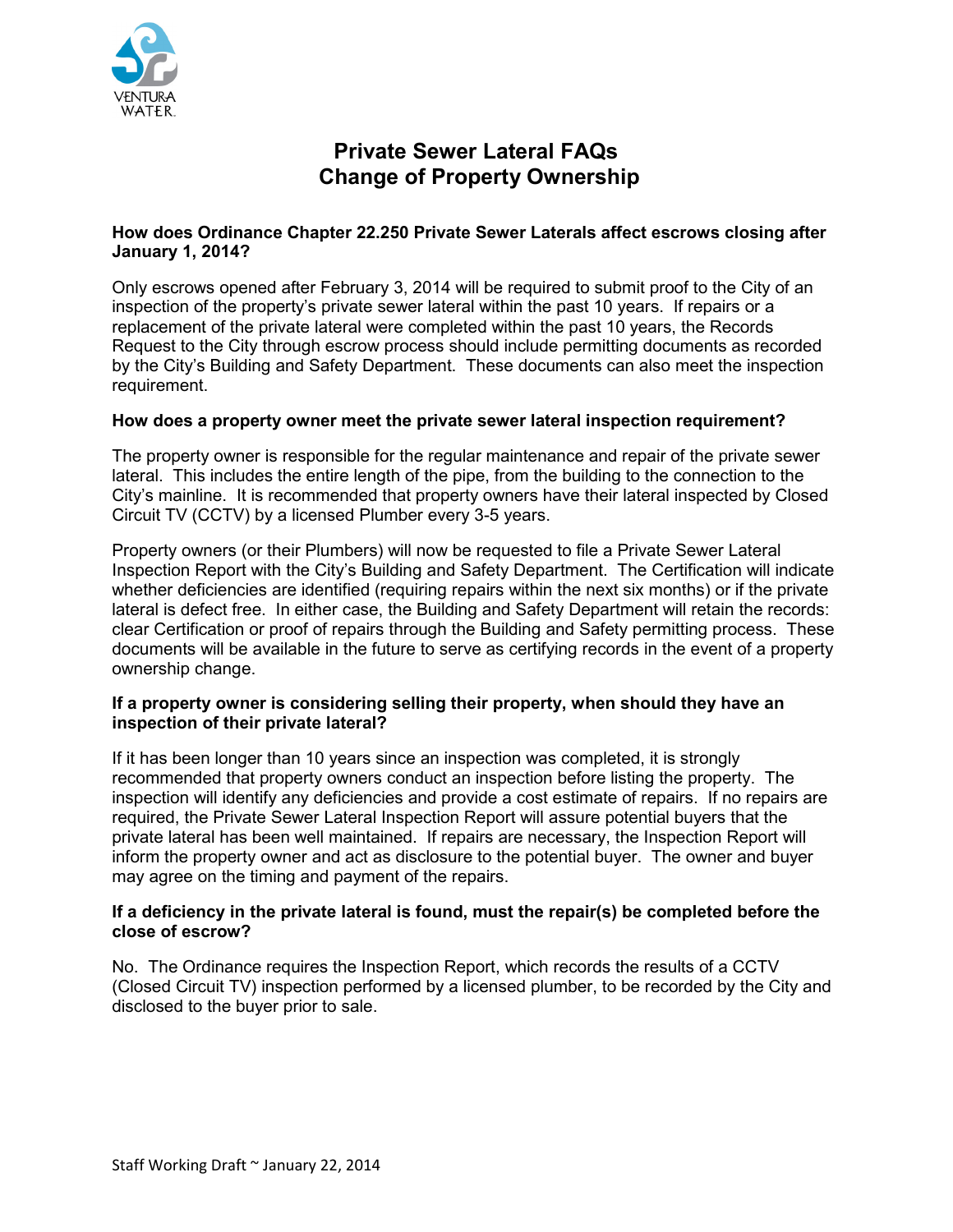

# **Will the City implementation affect the process of moving through a timely escrow period?**

It should not. It is strongly recommended that property owners conduct an inspection of their private lateral prior to listing the property. If no repairs are necessary, the Inspection Report should be submitted to the City's Building and Safety Department to be filed in the property's building records maintained by the City. When a Report of Building Records Request is submitted through the escrow process to the City, the Inspection Report will be automatically included in the documents for that property.

If repairs are necessary, the Ordinance does not require that repairs are completed prior to the close of escrow. The requirement is that the Inspection Report is disclosed to the buyer and that the seller and buyer reach an agreement on the payment of the repairs to be performed within six months.

# **Will there be an expedited process for the permit clearance procedure?**

No. If repair(s) are required, standard procedures are in place through the City's Building and Safety Department for plan checks and issuing permits.

# **Will the CCTV inspection automatically trigger enforcement of corrective work?**

Not necessarily. If no deficiencies are identified in the private lateral, a licensed plumber must sign and complete the Inspection Report indicating that the lateral is working properly and has no defects. The Inspection Report should then be filed with the City's Building and Safety Department to be recorded in the property's permanent records.

#### **What about short sales and situations where the sellers have no money?**

The property's private sewer lateral is privately owned and its care is the responsibility of the property owner. This new requirement serves to inform the potential buyer(s) of any deficiencies in the sewer lateral and protect them from hidden repair costs as well as expensive and environmentally-damaging sewer overflows. Sellers and buyers may reach an agreement regarding who and how the repairs will be paid and performed.

# **On cash offers that close escrow in 14 days, can repairs be made after a close of escrow by the new owner?**

Yes. The Ordinance allows for the repairs to be performed after the close of escrow. The property owner and buyer must agree to the costs and terms of repair.

#### **Are any types of sewer lateral lines exempt?**

All private sewer lines of commercial and common interest properties, regardless of material, are required to be inspected every 10 years or before January 1, 2023. Also, regardless of material, residential private sewer laterals must be inspected before change of ownership.

# **If sidewalks, streets and curbs are damaged during the repair of the private lateral, who is responsible for those costs?**

The property owner.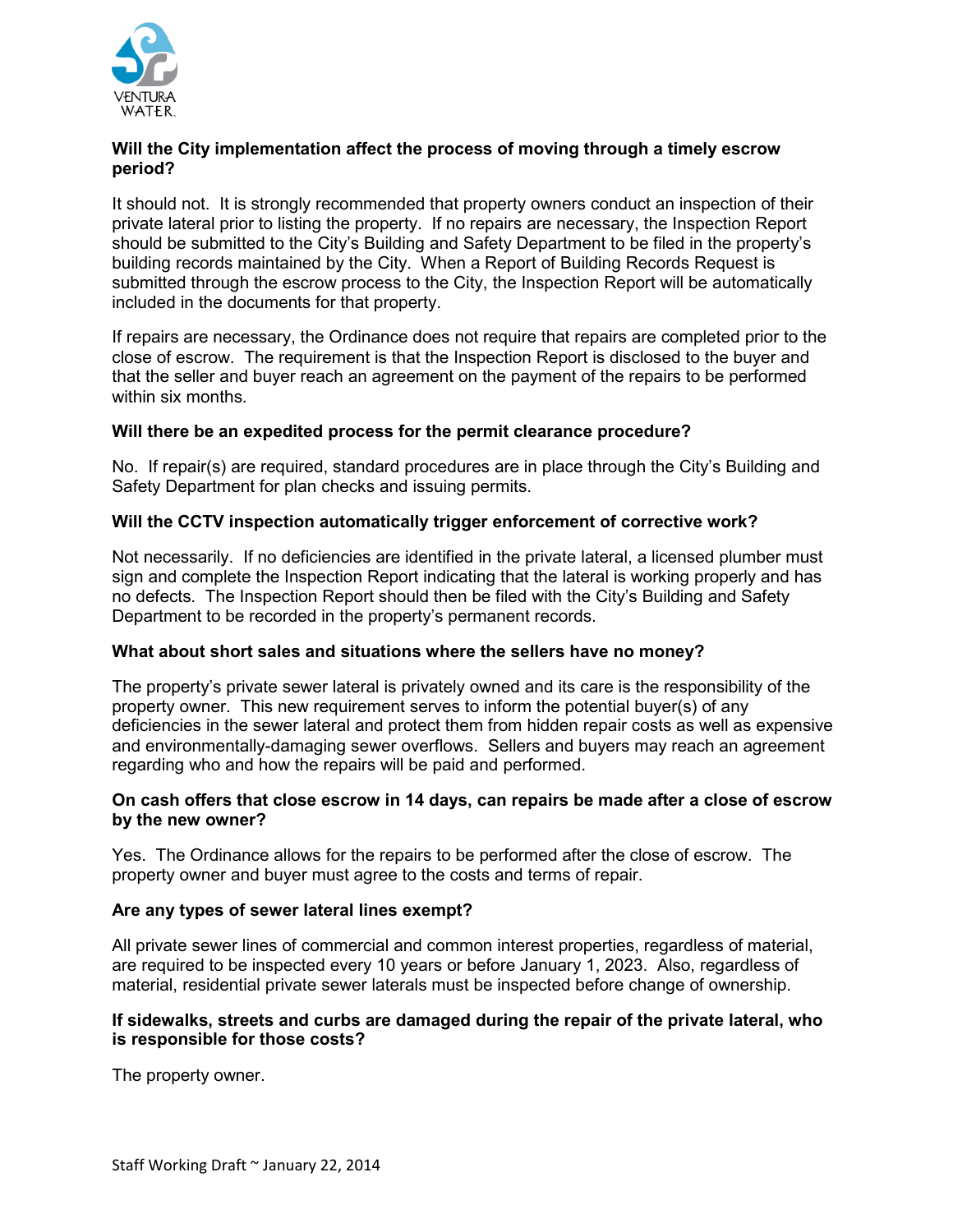

# **If there is a repair at the City connection who pays for the repair?**

The property owner.

# **What if the problem discovered is root intrusion from a City tree?**

Although the tree was planted by the City, the private lateral is the property of the property owner and ultimately responsible for any and all damages to the private lateral**.** 

# **What about Trailer Parks?**

Trailer parks or Mobile Home parks are considered Commercial Property and must have the private lateral inspected and the results recorded with City every 10 years**.** 

#### **When did the PSL become the primary responsibility of the private property owner?**

#### According to the San Buenaventura Code, **Chapter 22.210, Sewer Connections, Section 22.210.020 Sewer connection permit, Part C, #7 states:**

"Property owner to maintain sewer lines All laterals and house sewer lines from the public sewer to private property, including the wye or saddle at the public sewer, shall be maintained at the expense of the property owner. *"* 

The property owner is responsible for the entire pipe length, including the wye or saddle at the point of connection to the City's mainline.

In the City Clerk records, the property owner was identified as solely responsible for the private sewer lateral in 1961, although this policy may have been enacted much earlier.

#### **How quickly will permits be issued for repair of private laterals?**

Permits can be issued over the counter at **Building and Safety Ventura City Hall, 501 Poli Street Room 117:** 

- Monday, Tuesday, Wednesday, and Friday 7:30-5 pm
- Thursdays 9am-5pm (Note: No final transactions after 4:30 pm)
- Closed Alternate Fridays

#### **What documentation is required to acquire a permit for repairs?**

- 1. A properly completed Inspection Report that accurately identifies deficiencies
- 2. Accompanying CCTV-DVD

#### **Is there a particular section of town that the Water Department is more concerned about?**

No.

#### **Is there an appeal process available to those who want to protest the required repairs?**

No. The Ordinance does not allow for an appeals process. The City is not involved in the buyer/seller escrow negotiations.